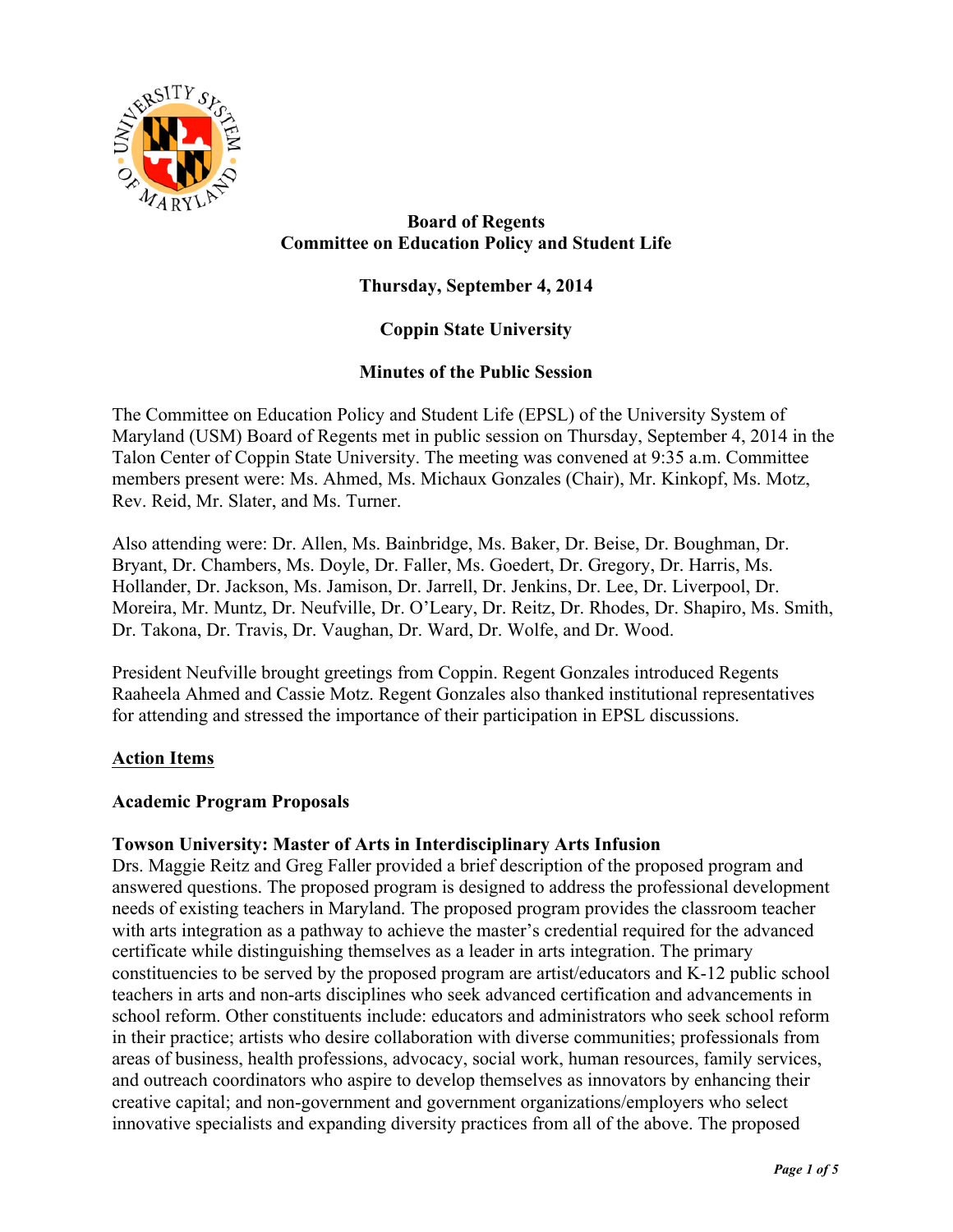program would be unique in Maryland, and there are no concerns about possible duplication of programs.

The Chancellor recommends that the Committee on Education Policy and Student Life recommend that the Board of Regents approve the proposal from Towson University for the Master of Arts in Interdisciplinary Arts Infusion. The motion was moved by Regent Slater, seconded by Regent Reid, and unanimously approved.

### **Towson University: Master of Science in Marketing Intelligence and Embedded Post-Baccalaureate Certificate in Interactive Marketing**

Drs. Maggie Reitz, Judy Harris, and Michael O'Leary provided a brief description of the proposed program and answered questions. Marketing Intelligence is an emerging field which is more functional and specialized than a MBA and draws upon multiple disciplines, including marketing strategy, marketing research, database management, data analytics, and interactive marketing. Graduates of the proposed program will be qualified for jobs with titles such as marketing intelligence analyst, digital marketing manager, marketing research analyst, and customer insight specialist. Graduates will be able to meet modern workforce needs through the merger of knowledge in marketing strategy and strong technical skills. The proposed program is interdisciplinary and collaborative with courses drawn from four departments -- Marketing, Computer Science, e-Business and Technology Management, and Applied Information Technology, which maximizes the efficiency and effectiveness of the offerings. Towson engaged industry professionals to understand workforce needs, and employment projections show strong future demand for graduates with skills related to this program. Regent Motz recommended that university officials reconnect with industry professionals to ensure those workforce stakeholders know the skills students grauating from this program will possess.

The Chancellor recommends that the Committee on Education Policy and Student Life recommend that the Board of Regents approve the proposal from Towson University: Master of Science in Marketing Intelligence and Embedded Post-Baccalaureate Certificate in Interactive Marketing. The motion was moved by Regent Kinkopf, seconded by Regent Motz, and unanimously approved.

## **Revisions to Board of Regents Policy on Student Social Media Privacy Policy (V-1.20)**

Dr. Joann Boughman presented this agenda item. In 2013, the General Assembly notified USM that it needed to create and pass a policy protecting students' social media privacy. The Office of the Attorney General drafted the policy. Under tight time constraints, stakeholder engagement in the review of the proposed policy was somewhat limited, but the policy was passed in November 2013. Shortly after the policy was passed, members of the Academic Transformation Advisory Council (institutional academic transformation and innovation representatives) and other stakeholders noted issues with the policy; primarily, the language is so restrictive that it effectively prevents even legitimate academic uses of social media --both inside and outside the classroom. Problems include, but are not limited to:

- "Access information" that the policy directs is not to be shared includes usernames. Protecting students' passwords is reasonable, but usernames are often the way people connect to each other on social media.
- Social media is not well defined.
- The sharing of public information is restricted.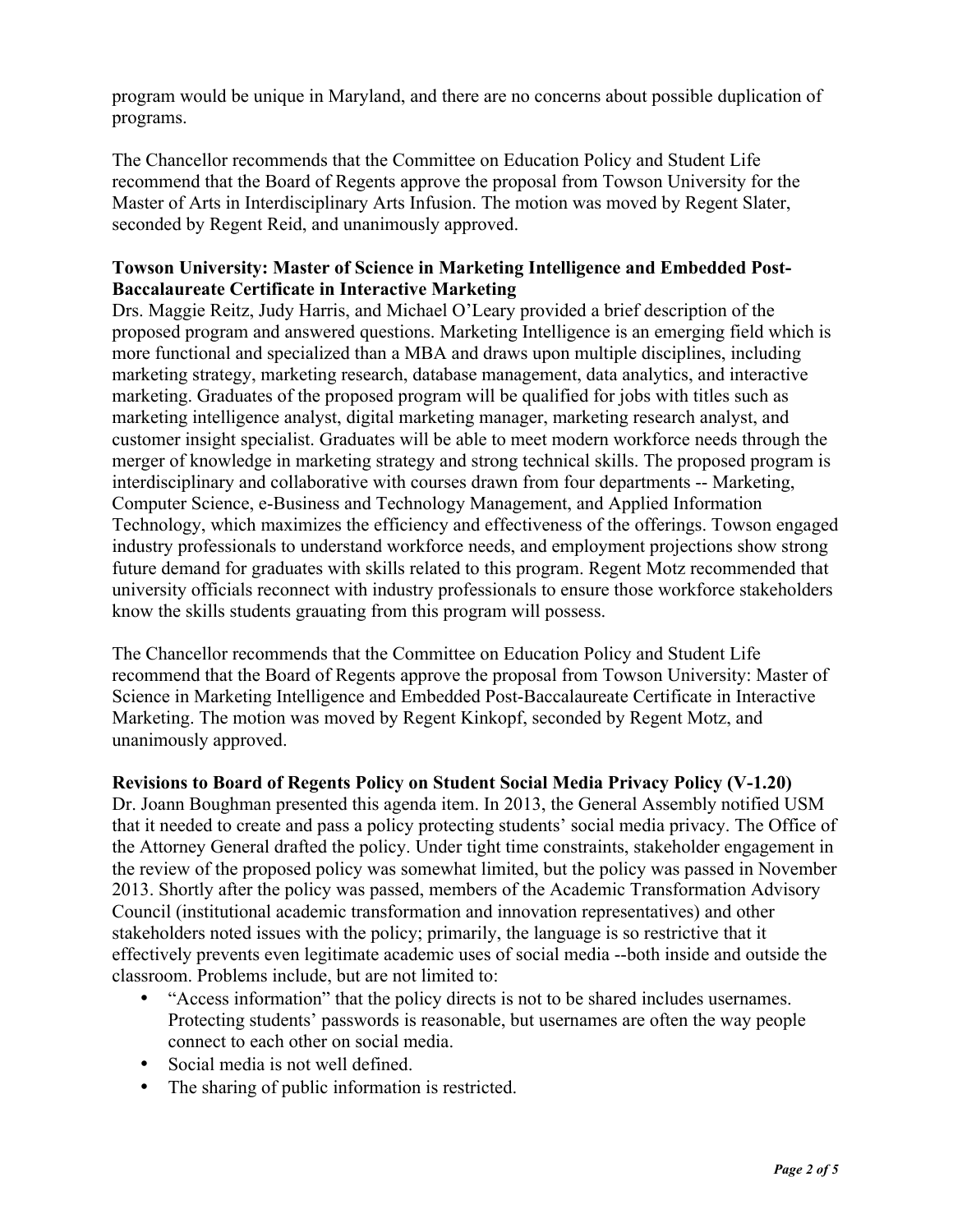In an effort to accommodate all the uses for social media within the academic context —while preserving the privacy of students— this revised draft has been developed by ATAC and reviewed by the presidents, provosts, vice presidents for student affairs, chief information officers, USM Student Council, Council of University System Faculty, and the Office of the Attorney General. Although no major objections were voiced, feedback was incorporated where appropriate. Regent Ahmed recognizes the value of the changes and the importance of the use of social media in the classroom and offers support for these changes. When this agenda item goes to the full BOR, Regent Slater asks that a track-changed version be included so regents can easily see the differences between the original and proposed policy.

The Chancellor recommends that the Committee on Education Policy and Student Life recommend that the Board of Regents approve the revisions to the Student Social Media Privacy Policy (V-1.20). The motion was moved by Regent Reid, seconded by Regent Kinkopf, and unanimously approved.

## **Board of Regents Policy on Credit for Competency-Based Education and Prior Learning (III-1.41) to replace Board of Regents Policy on Credit by Examination and Portfolio Assessment (III-1.40)**

Dr. Joann Boughman and Ms. Teri Hollander presented this item. In accordance with the Veterans Full Employment Act of 2013, the Maryland Higher Education Commission has approved guidelines for awarding academic credit for a student's military training, coursework, and education. In addition, revisions to COMAR Title 13B.02.02.16 - Competency Based Education has removed the limit on the number of credits that may be applied towards degree requirements. Subsequently, the Board of Regents must revise or develop a policy "governing the awarding of academic credit for a student's military training, coursework, and education." USM staff proposes that the current Policy on Credit for Examination and Portfolio Assessment (III-1.40) be replaced with the attached Policy on Credit for Competency-Based Education and Prior Learning (proposed, III-1.41). As a result of the changes, institutions must review and revise, as appropriate, their policy (or policies) on credit for Competency-Based Education, including military training, coursework, and education, and implement during AY 2014-2015. The draft policy was vetted with the presidents and provosts; no major objections or concerns were voiced.

The Chancellor recommends that the Committee on Education Policy and Student Life recommend that the Board of Regents approve the Policy on Credit for Competency-Based Education and Prior Learning (III-1.41) as a replacement for the Board of Regents Policy on Credit by Examination and Portfolio Assessment (III-1.40). The motion was moved by Regent Slater, seconded by Regent Reid, and unanimously approved.

## **Information Items**

### **Amendments to Board of Regents Policy on Tuition Remission for Spouses and Dependent Children of USM Employees and Retirees (VII-4.20)**

Ms. JoAnn Goedert presented this agenda item. Under the Board's policy on tuition remission, employees' spouses and dependents may receive 100% tuition remission at their home institution and are eligible for 50% tuition remission at another institution only if: 1) the student's chosen academic program is not available at the home institution, or 2) the student is not admitted to the home institution. The USM's Councils of University System Faculty (CUSF) and University System Staff (CUSS) jointly request an amendment to the policy to allow this group of spouses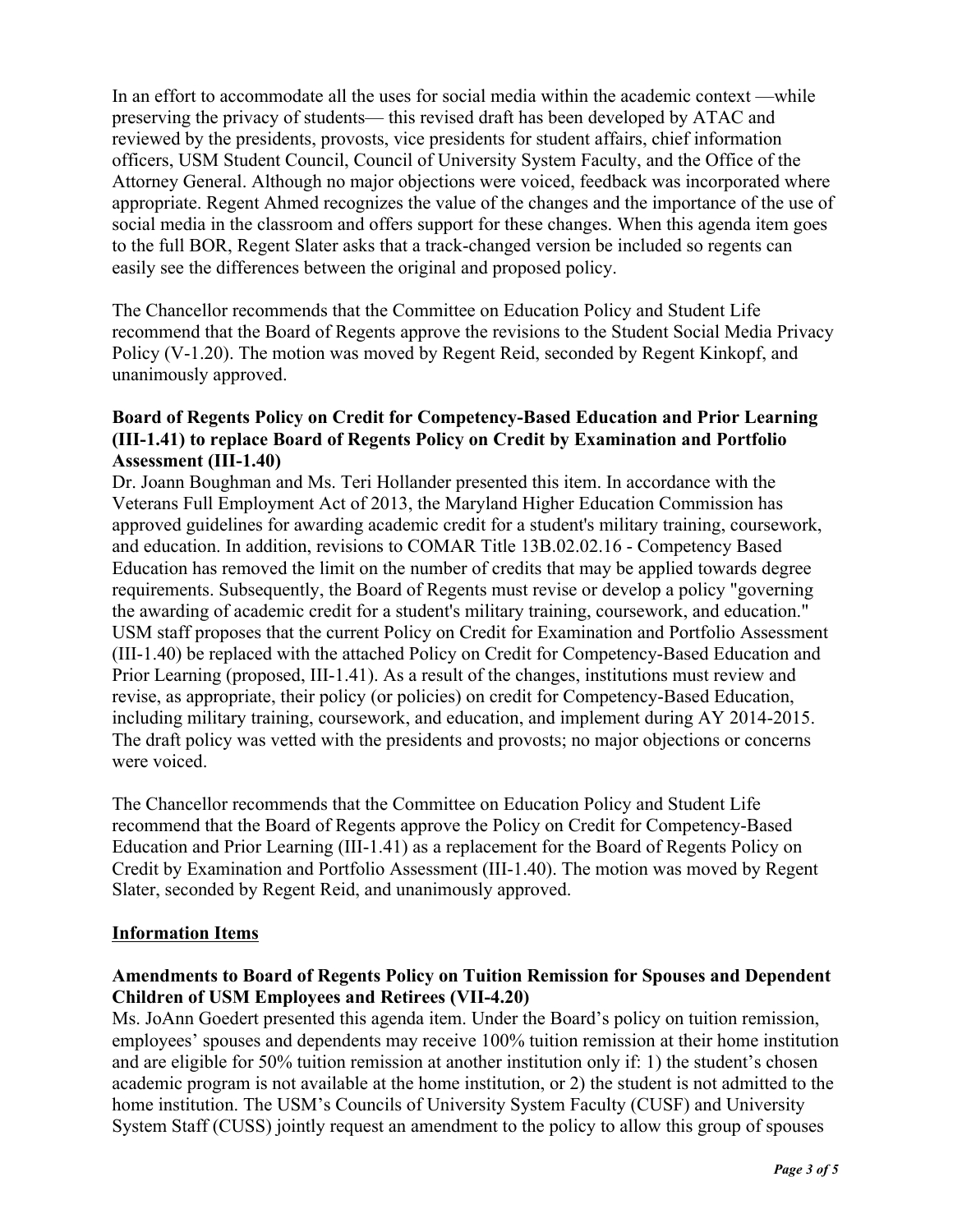and dependents to attend any USM institution to which they have been admitted with 50% tuition remission, regardless of the aforementioned circumstances. After analysis and consideration of the potential benefits, costs, and other possible implications of the proposal, USM vice presidents for administration and finance, provosts, and presidents recommend the adoption of this amendment. The attached amendments to the tuition remission policy incorporate the CUSF-CUSS proposal and also include a non-substantive, technical clarification regarding the eligibility of retirees on work-related disability pensions for tuition remission benefits. Changes would be implemented in Winter 2015. The Committee supports the concept, but several regents raised concerns about the fiscal implications for institutions, especially those institutions already experiencing financial difficulties. The Committee discussed the pros and cons of using the first year as a pilot year to better understand fiscal implications. Regent Gonzales will express these thoughts when the topic is brought before the full Board.

#### **2013-2014 Summary of Institutional Achievement Gap Reports**

Dr. John Wolfe and Mr. Chad Muntz presented this item. In 2007, the USM hosted a state-wide conference to set a course for Maryland to cut in half the achievement gap by 2015 and eliminate it by 2020. As a follow-up to the conference, Chancellor William Kirwan asked the USM's undergraduate degree-granting institutions to develop achievement gap strategies that include institutional data analysis and needs assessments, along with specific goals and timelines to reduce the gap between low-income and high-income students, underrepresented minority students and majority students, and African American males and White males. The first reports were presented in 2010, defining the gap specific to each institution and strategies and programs initiated to close the gap. In 2012, the Chancellor requested institutions to narrow the focus to African-American, Hispanic, and low-income (based on Pell Grants) students because of the complexities of tracking and reporting on a wide array of subpopulations of students. This 2013- 2014 summary report continues the focus on African American, Hispanic, and low-income students. The Committee will receive annual updates on progress in addressing the achievement gap through the target date of 2020. Copies of the complete institutional reports are available on the USM website. However, generally, this summary divides the achievement gap efforts of the institutions into three groups. The first group is the institutions below the USM average—Bowie, Coppin, Frostburg, University of Baltimore, and University of Maryland Eastern Shore. The second group is the institutions at or above the USM average—Salisbury, Towson, UMBC, and UMCP. The final group is the institutions without large full-time new freshmen classes—UMUC and UMB. This categorization provides insight into how close the USM s to its 2015 and 2020 goals. The FY 2020 class was admitted, and their first semester is this fall 2014. USM institutions will be closely monitoring and intervening for the next six years to make the fall 2014 entering class successful. Dr. Wolfe noted that many institutions are challenged by the preparation of students and the need for financial aid for students. He suggested that focus be turned to the assessment of initiatives that help address preparation and other issues, as that is where changes may be made between now and 2020.

## **Report on Academic Program Actions Delegated to the Chancellor, 2013-2014**

Ms. Teri Hollander presented this agenda item. In accordance with Board Resolution III-7.03, a report is submitted annually to the Board of Regents of program actions delegated to the Chancellor. Between September 2013 and August 2014, the Chancellor approved 18 new certificates and concentrations and 15 name changes. He also approved the suspension and discontinuance of 11degree programs, certificates, and areas of concentration. In addition, the Board of Regents approved 11 new degree programs. A chart detailing the Chancellor's actions and programs approved by the Board is available on the USM website.